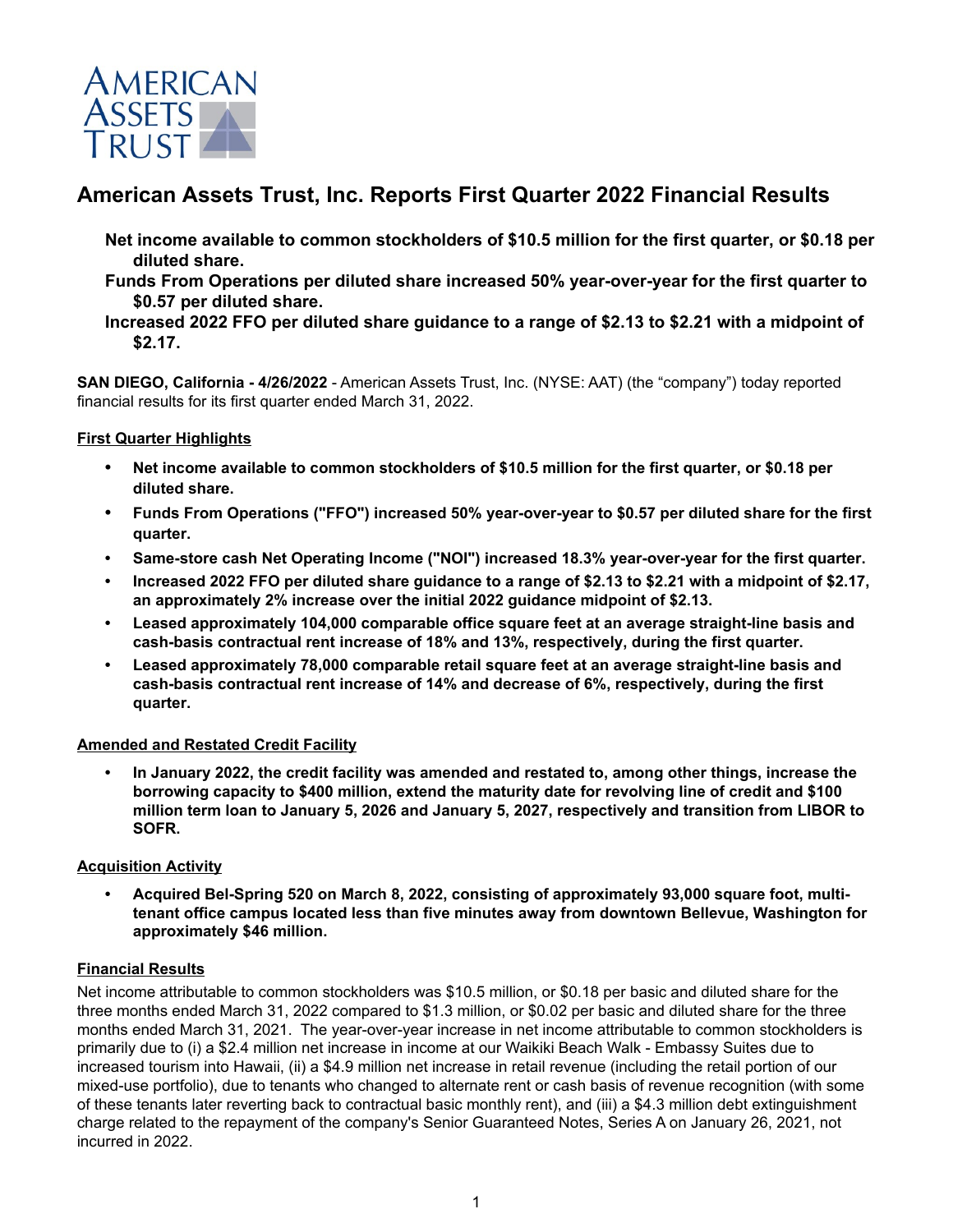During the first quarter of 2022, the company generated FFO for common stock and common units of \$43.8 million, or \$0.57 per diluted share and unit, compared to \$29.1 million, or \$0.38 per diluted share and unit, for the three months ended March 31, 2021. The increase in FFO from the corresponding period in 2021 was primarily due to an increase in revenue at our Waikiki Beach Walk - Embassy Suites™, and an increase in revenue in our retail segment. Additionally, there was an increase in FFO from our recent acquisitions of Eastgate Office Park and Corporate Campus East III in July 2021 and September 2021, respectively, and Bel-Spring 520 in March 2022. Additionally, there was an increase in FFO related to the above described 2021 debt extinguishment charge.

FFO is a non-GAAP supplemental earnings measure which the company considers meaningful in measuring its operating performance. A reconciliation of FFO to net income is attached to this press release.

## **Leasing**

The portfolio leased status as of the end of the indicated quarter was as follows:

|                             | March 31, 2022 | <b>December 31, 2021</b> | March 31, 2021 |
|-----------------------------|----------------|--------------------------|----------------|
| <b>Total Portfolio</b>      |                |                          |                |
| Office                      | 91.5%          | 90.4%                    | 91.4%          |
| Retail                      | 92.2%          | 92.6%                    | 90.8%          |
| Multifamily                 | 94.8%          | 96.0%                    | 91.9%          |
| Mixed-Use:                  |                |                          |                |
| Retail                      | 94.3%          | 89.6%                    | 88.2%          |
| Hotel                       | 72.8%          | 66.4%                    | 47.5%          |
|                             |                |                          |                |
| <b>Same-Store Portfolio</b> |                |                          |                |
| Office $(1)$                | 95.6%          | 93.6%                    | 93.7%          |
| Retail                      | 92.2%          | 92.6%                    | 90.8%          |
| Multifamily                 | 94.8%          | 96.0%                    | 91.9%          |
| Mixed-Use:                  |                |                          |                |
| Retail                      | 94.3%          | 89.6%                    | 88.2%          |
| Hotel                       | 72.8%          | 66.4%                    | 47.5%          |

(1) Same-store office leased percentages excludes (i) One Beach Street due to significant redevelopment activity; (ii) Eastgate Office Park which was acquired on July 7, 2021; (iii) Corporate Campus East III which was acquired on September 10, 2021; (iv) Bel-Spring 520 which was acquired on March 8, 2022 and (v) land held for development.

During the first quarter of 2022, the company signed 39 leases for approximately 257,700 square feet of office and retail space, as well as 295 multifamily apartment leases. Renewals accounted for 80% of the comparable office leases, 94% of the comparable retail leases, and 60% of the residential leases.

#### Office and Retail

On a comparable space basis (i.e. leases for which there was a former tenant) during the first quarter of 2022 and trailing four quarters ended March 31, 2022, our retail and office leasing spreads are shown below:

|               |                 | <b>Number</b><br>оf<br>Leases<br><b>Signed</b> | Comparable<br>Leased Sq.<br>Ft. | <b>Average Cash</b><br><b>Basis</b> %<br><b>Change Over</b><br><b>Prior Rent</b> | Average<br>Cash<br>Contractual<br><b>Rent Per</b><br>Sq. Ft. | <b>Prior Average</b><br>Cash<br><b>Contractual</b><br>Rent Per Sq.<br>Ft. | <b>Straight-Line</b><br><b>Basis</b> %<br><b>Change Over</b><br><b>Prior Rent</b> |
|---------------|-----------------|------------------------------------------------|---------------------------------|----------------------------------------------------------------------------------|--------------------------------------------------------------|---------------------------------------------------------------------------|-----------------------------------------------------------------------------------|
|               | Q1 2022         | 10                                             | 104,000                         | 12.5%                                                                            | \$77.58                                                      | \$68.94                                                                   | 17.6%                                                                             |
| <b>Office</b> | Last 4 Quarters | 38                                             | 228,000                         | 13.1%                                                                            | \$61.25                                                      | \$54.16                                                                   | 19.1%                                                                             |
|               | Q1 2022         | 16                                             | 78,000                          | (5.8)%                                                                           | \$35.05                                                      | \$37.20                                                                   | 13.5%                                                                             |
| <b>Retail</b> | Last 4 Quarters | 81                                             | 365,000                         | $(10.8)\%$                                                                       | \$39.43                                                      | \$44.20                                                                   | (1.6)%                                                                            |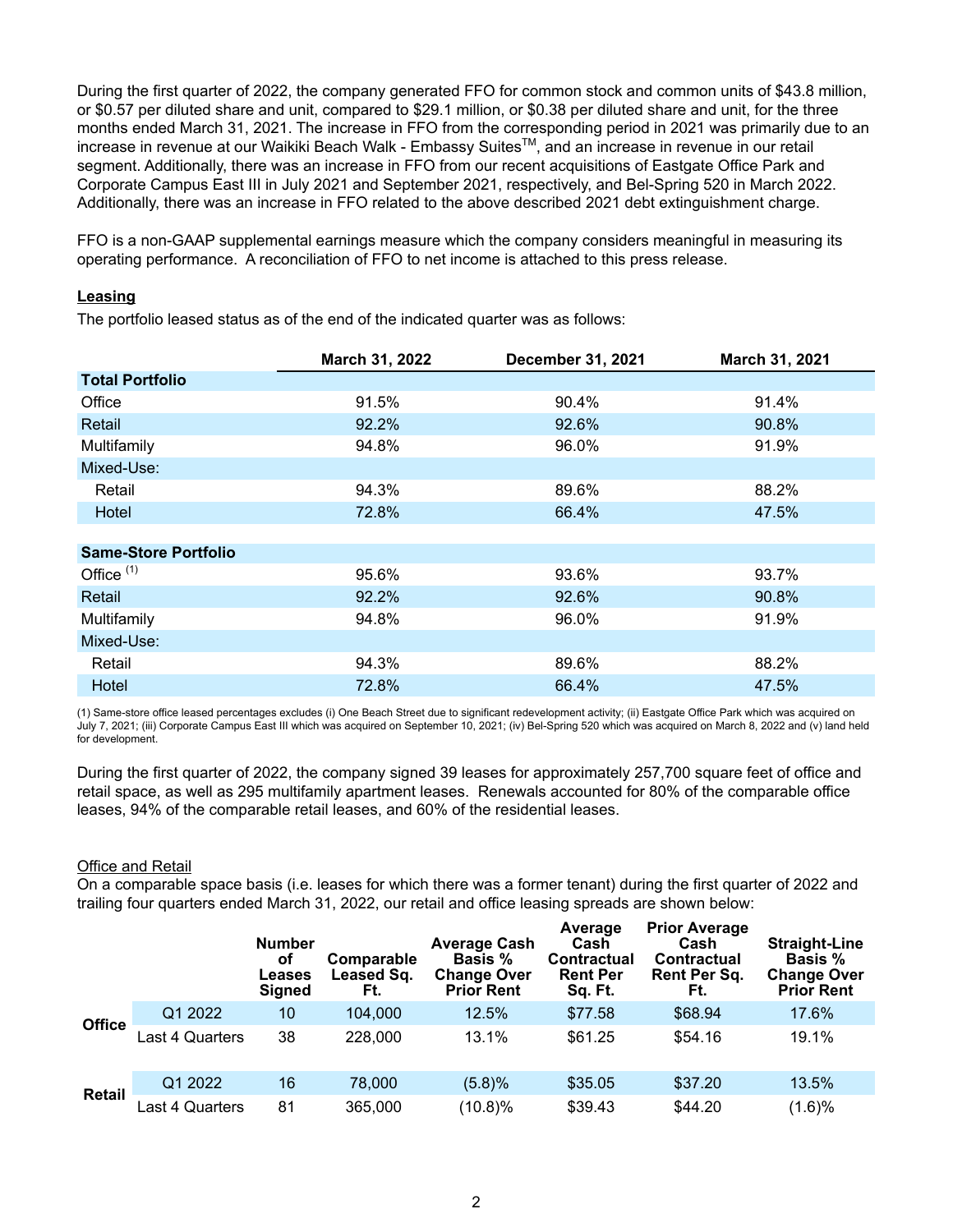# Multifamily

The average monthly base rent per leased unit for multifamily properties for the first quarter of 2022 was \$2,217 compared to an average monthly base rent per leased unit of \$2,174 for the first quarter of 2021, which is an increase of approximately 2%.

# **Same-Store Cash Net Operating Income**

For the three months ended March 31, 2022, same-store cash NOI increased 18.3% compared to the three months ended March 31, 2021. The same-store cash NOI by segment was as follows (in thousands):

|                     | Three Months Ended (1) |           |    |        |           |  |
|---------------------|------------------------|-----------|----|--------|-----------|--|
|                     |                        | March 31, |    |        |           |  |
|                     |                        | 2022      |    | 2021   | Change    |  |
| <b>Cash Basis:</b>  |                        |           |    |        |           |  |
| Office              | \$                     | 29,488    | S. | 26,291 | 12.2 $%$  |  |
| Retail              |                        | 16,694    |    | 16,290 | 2.5       |  |
| Multifamily         |                        | 8,021     |    | 7,107  | 12.9      |  |
| Mixed-Use           |                        | 4,602     |    |        | 460,100   |  |
| Same-store Cash NOI | \$                     | 58,805    | S  | 49,689 | %<br>18.3 |  |

(1) Same-store portfolio excludes (i) One Beach Street, due to significant redevelopment activity; (ii) Eastgate Office Park which was acquired on July 7, 2021; (iii) Corporate Campus East III which was acquired on September 10, 2021; (iv) Bel-Spring 520 which was acquired on March 8, 2022 and (v) land held for development.

Same-store cash NOI is a non-GAAP supplemental earnings measure which the company considers meaningful in measuring its operating performance. A reconciliation of same-store cash NOI to net income is attached to this press release.

# **Credit Facility**

On January 5, 2022, our credit facility was amended and restated to, among other things, increase the revolving line of credit from \$350 million to \$400 million, extend the maturity date of the amended \$400 million revolving line of credit to January 5, 2026 (with two, six-month extension options), and extend the maturity of the \$100 million term loan ("2022 Term Loan A") included within the credit facility to January 5, 2027 (with no further extension options). On January 14, 2022, the company entered into interest rate swap agreements that are intended to fix the interest rate associated with the 2022 Term Loan A at approximately 2.70% through January 5, 2027, subject to adjustments based on our consolidated leverage ratio.

# **Balance Sheet and Liquidity**

At March 31, 2022, the company had gross real estate assets of \$3.6 billion and liquidity of \$473.6 million, comprised of cash and cash equivalents of \$73.6 million and \$400.0 million of availability on its line of credit. At March 31, 2022, the company has only 1 out of 31 assets encumbered by a mortgage.

# **Dividends**

The company declared dividends on its shares of common stock of \$0.32 per share for the first quarter of 2022. The dividends were paid on March 24, 2022.

In addition, the company has declared a dividend on its common stock of \$0.32 per share for the second quarter of 2022. The dividend will be paid in cash on June 23, 2022 to stockholders of record on June 9, 2022.

# **Guidance**

The company increased its 2022 FFO per diluted share guidance to a range of \$2.13 to \$2.21 per share, an increase of approximately 2% at midpoint from the initial 2022 FFO per diluted share guidance range of \$2.09 to \$2.17 per share.

The company's guidance excludes any impact from future acquisitions, dispositions, equity issuances or repurchases, debt financings or repayments. Management will discuss the company's guidance in more detail on tomorrow's earnings call. The foregoing estimates are forward-looking and reflect management's view of current and future market conditions, including certain assumptions with respect to leasing activity, rental rates, occupancy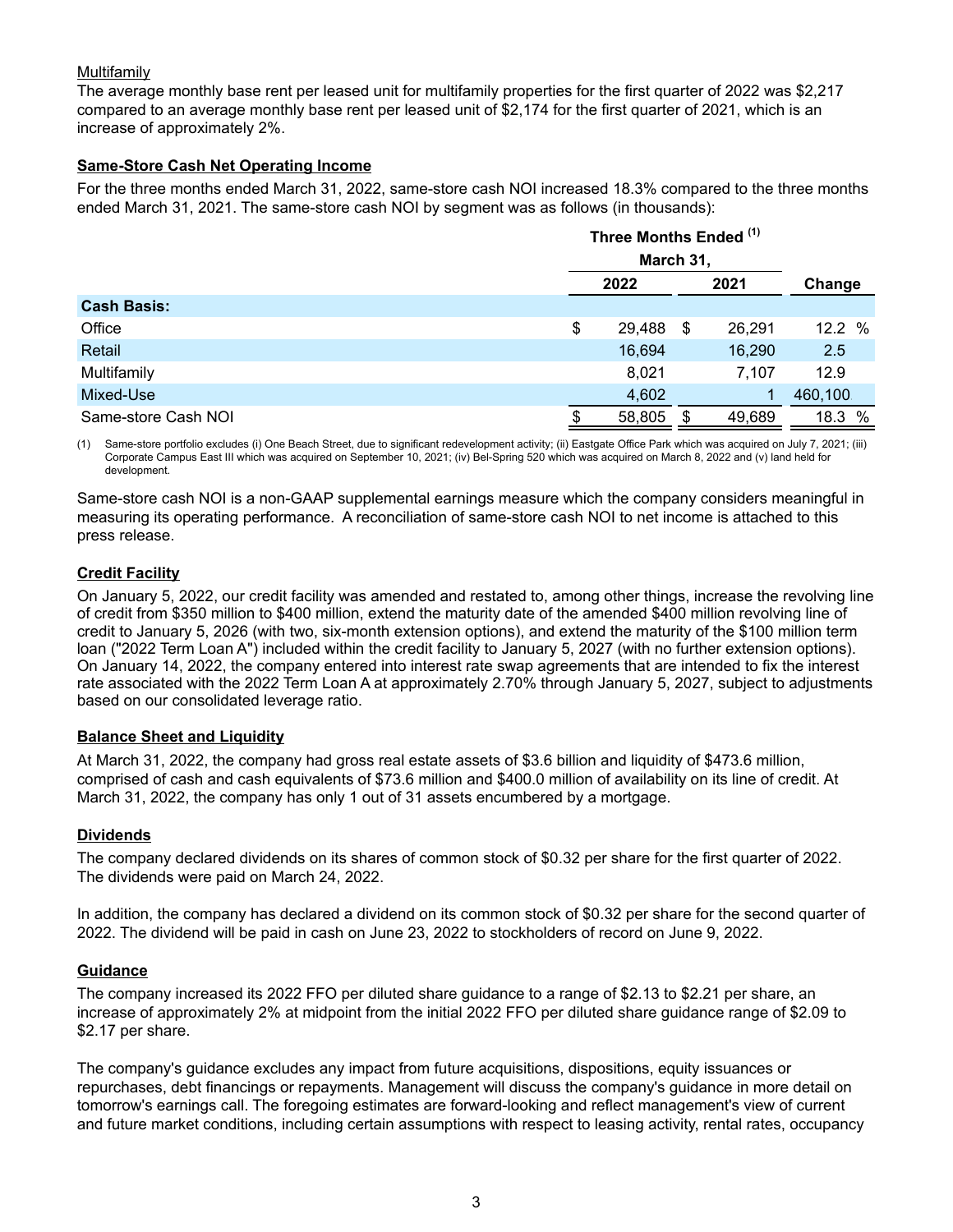levels, interest rates, credit spreads and the amount and timing of acquisition and development activities. The company's actual results may differ materially from these estimates.

# **Conference Call**

The company will hold a conference call to discuss the results for the first quarter of 2022 on Wednesday, April 27, 2022 at 8:00 a.m. Pacific Time ("PT"). To participate in the event by telephone, please dial 1-877-868-5513 and use the pass code 8999043. A telephonic replay of the conference call will be available beginning at 2:00 p.m. PT on Wednesday, April 27, 2022 through Wednesday, May 4, 2022. To access the replay, dial 1-855-859-2056 and use the pass code 8999043. A live on-demand audio webcast of the conference call will be available on the company's website at www.americanassetstrust.com. A replay of the call will also be available on the company's website.

## **Supplemental Information**

Supplemental financial information regarding the company's first quarter 2022 results may be found on the "Financial Reporting" tab of the "Investors" page of the company's website at www.americanassetstrust.com. This supplemental information provides additional detail on items such as property occupancy, financial performance by property and debt maturity schedules.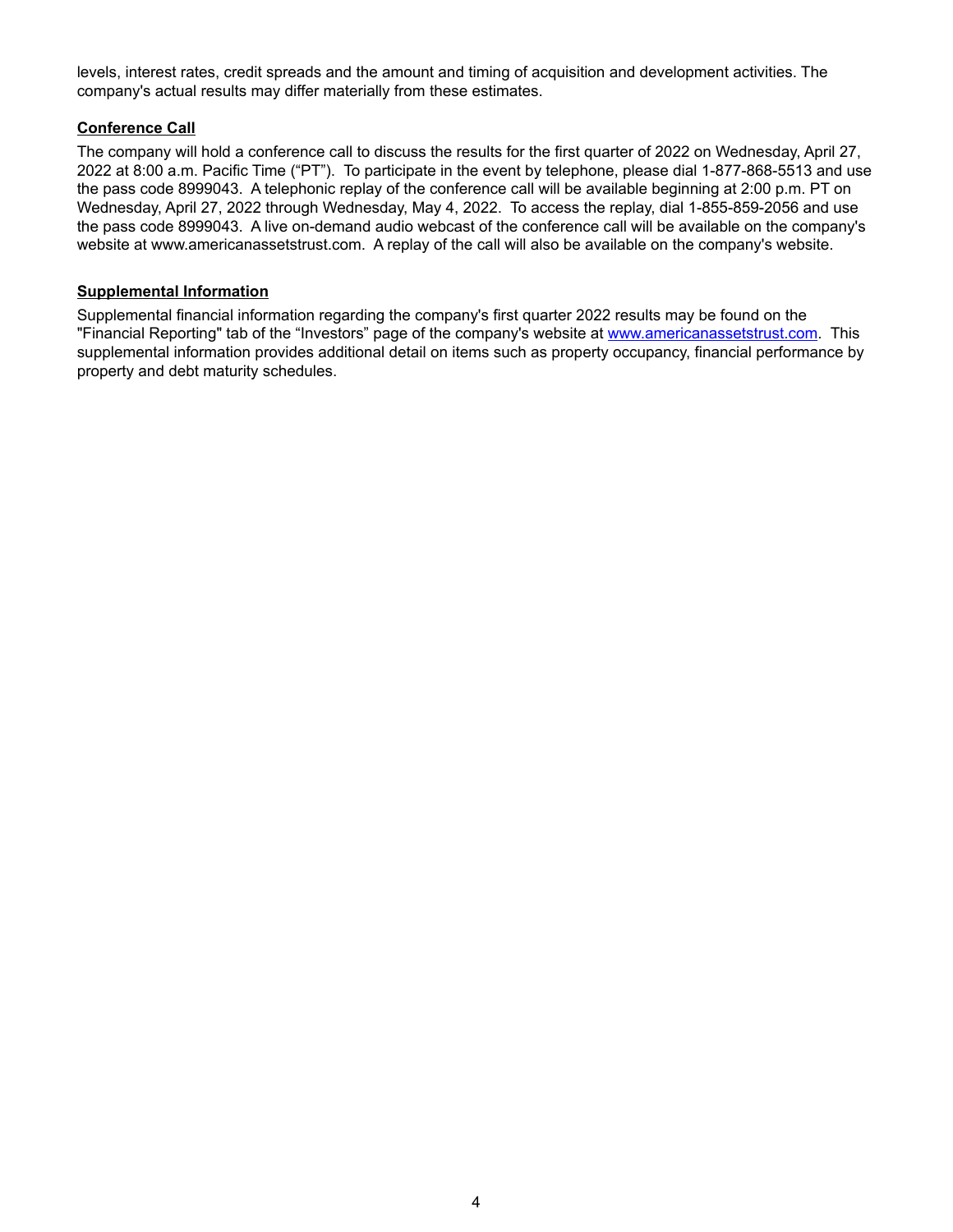# **Financial Information American Assets Trust, Inc. Consolidated Balance Sheets (In Thousands, Except Share Data)**

|                                                                                                                                                                       | March 31, 2022 |             | <b>December 31, 2021</b> |            |  |
|-----------------------------------------------------------------------------------------------------------------------------------------------------------------------|----------------|-------------|--------------------------|------------|--|
| <b>Assets</b>                                                                                                                                                         |                | (unaudited) |                          |            |  |
| Real estate, at cost                                                                                                                                                  |                |             |                          |            |  |
| Operating real estate                                                                                                                                                 | \$             | 3,440,692   | \$                       | 3,389,726  |  |
| Construction in progress                                                                                                                                              |                | 159,066     |                          | 139,098    |  |
| Held for development                                                                                                                                                  |                | 547         |                          | 547        |  |
|                                                                                                                                                                       |                | 3,600,305   |                          | 3,529,371  |  |
| Accumulated depreciation                                                                                                                                              |                | (868, 848)  |                          | (847, 390) |  |
| Real estate, net                                                                                                                                                      |                | 2,731,457   |                          | 2,681,981  |  |
| Cash and cash equivalents                                                                                                                                             |                | 73,573      |                          | 139,524    |  |
| Accounts receivable, net                                                                                                                                              |                | 7,876       |                          | 7,445      |  |
| Deferred rent receivables, net                                                                                                                                        |                | 85,551      |                          | 82,724     |  |
| Other assets, net                                                                                                                                                     |                | 112,677     |                          | 106,253    |  |
| <b>Total assets</b>                                                                                                                                                   | \$             | 3,011,134   | \$                       | 3,017,927  |  |
| <b>Liabilities and equity</b>                                                                                                                                         |                |             |                          |            |  |
| Liabilities:                                                                                                                                                          |                |             |                          |            |  |
| Secured notes payable, net                                                                                                                                            | $\mathfrak{S}$ | 110,976     | $\sqrt{2}$               | 110,965    |  |
| Unsecured notes payable, net                                                                                                                                          |                | 1,538,052   |                          | 1,538,238  |  |
| Unsecured line of credit, net                                                                                                                                         |                |             |                          |            |  |
| Accounts payable and accrued expenses                                                                                                                                 |                | 68,797      |                          | 64,531     |  |
| Security deposits payable                                                                                                                                             |                | 8,280       |                          | 7,855      |  |
| Other liabilities and deferred credits, net                                                                                                                           |                | 79,142      |                          | 86,215     |  |
| <b>Total liabilities</b>                                                                                                                                              |                | 1,805,247   |                          | 1,807,804  |  |
| Commitments and contingencies                                                                                                                                         |                |             |                          |            |  |
| Equity:                                                                                                                                                               |                |             |                          |            |  |
| American Assets Trust, Inc. stockholders' equity                                                                                                                      |                |             |                          |            |  |
| Common stock, \$0.01 par value, 490,000,000 shares<br>authorized, 60,522,043 and 60,525,580 shares issued and<br>outstanding at March 31, 2022 and December 31, 2021, |                |             |                          |            |  |
| respectively                                                                                                                                                          |                | 605         |                          | 605        |  |
| Additional paid-in capital                                                                                                                                            |                | 1,454,746   |                          | 1,453,272  |  |
| Accumulated dividends in excess of net income                                                                                                                         |                | (226, 474)  |                          | (217, 785) |  |
| Accumulated other comprehensive income                                                                                                                                |                | 7,063       |                          | 2,872      |  |
| Total American Assets Trust, Inc. stockholders' equity                                                                                                                |                | 1,235,940   |                          | 1,238,964  |  |
| Noncontrolling interests                                                                                                                                              |                | (30,053)    |                          | (28, 841)  |  |
| <b>Total equity</b>                                                                                                                                                   |                | 1,205,887   |                          | 1,210,123  |  |
| Total liabilities and equity                                                                                                                                          | \$             | 3,011,134   | \$                       | 3,017,927  |  |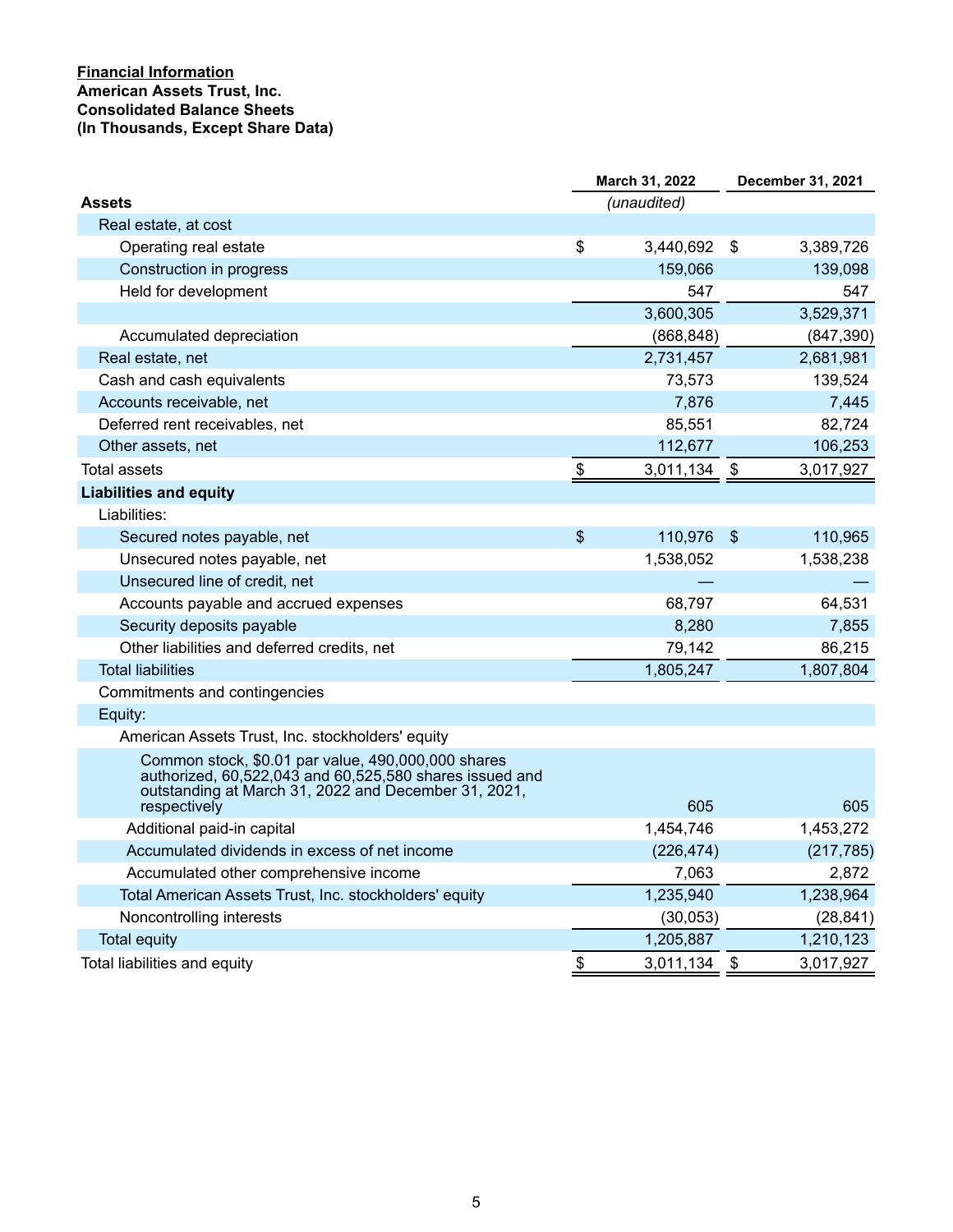## **American Assets Trust, Inc. Unaudited Consolidated Statements of Operations (In Thousands, Except Shares and Per Share Data)**

|                                                                     | <b>Three Months Ended March</b><br>31. |            |                           |            |
|---------------------------------------------------------------------|----------------------------------------|------------|---------------------------|------------|
|                                                                     | 2022                                   |            |                           | 2021       |
| <b>Revenue:</b>                                                     |                                        |            |                           |            |
| Rental income                                                       | \$                                     | 96,986     | \$                        | 81,130     |
| Other property income                                               |                                        | 4,484      |                           | 2,856      |
| Total revenue                                                       |                                        | 101,470    |                           | 83,986     |
| <b>Expenses:</b>                                                    |                                        |            |                           |            |
| Rental expenses                                                     |                                        | 24,145     |                           | 18,246     |
| Real estate taxes                                                   |                                        | 11,429     |                           | 11,354     |
| General and administrative                                          |                                        | 7,142      |                           | 6,823      |
| Depreciation and amortization                                       |                                        | 30,412     |                           | 27,501     |
| Total operating expenses                                            |                                        | 73,128     |                           | 63,924     |
| <b>Operating income</b>                                             |                                        | 28,342     |                           | 20,062     |
| Interest expense                                                    |                                        | (14, 666)  |                           | (14,005)   |
| Loss on early extinguishment of debt                                |                                        |            |                           | (4,271)    |
| Other (expense) income, net                                         |                                        | (162)      |                           | (53)       |
| <b>Net income</b>                                                   |                                        | 13,514     |                           | 1,733      |
| Net income attributable to restricted shares                        |                                        | (155)      |                           | (137)      |
| Net income attributable to unitholders in the Operating Partnership |                                        | (2,836)    |                           | (339)      |
| Net income attributable to American Assets Trust, Inc. stockholders | \$                                     | 10,523     | \$                        | 1,257      |
|                                                                     |                                        |            |                           |            |
| Net income per share                                                |                                        |            |                           |            |
| Basic income attributable to common stockholders per share          | $\frac{1}{2}$                          | 0.18       | $\boldsymbol{\mathsf{S}}$ | 0.02       |
| Weighted average shares of common stock outstanding - basic         |                                        | 60,038,683 |                           | 59,984,335 |
|                                                                     |                                        |            |                           |            |
| Diluted income attributable to common stockholders per share        | \$                                     | 0.18       | \$                        | 0.02       |
| Weighted average shares of common stock outstanding - diluted       |                                        | 76,220,220 |                           | 76,165,872 |
|                                                                     |                                        |            |                           |            |
| Dividends declared per common share                                 | \$                                     | 0.32       | \$                        | 0.28       |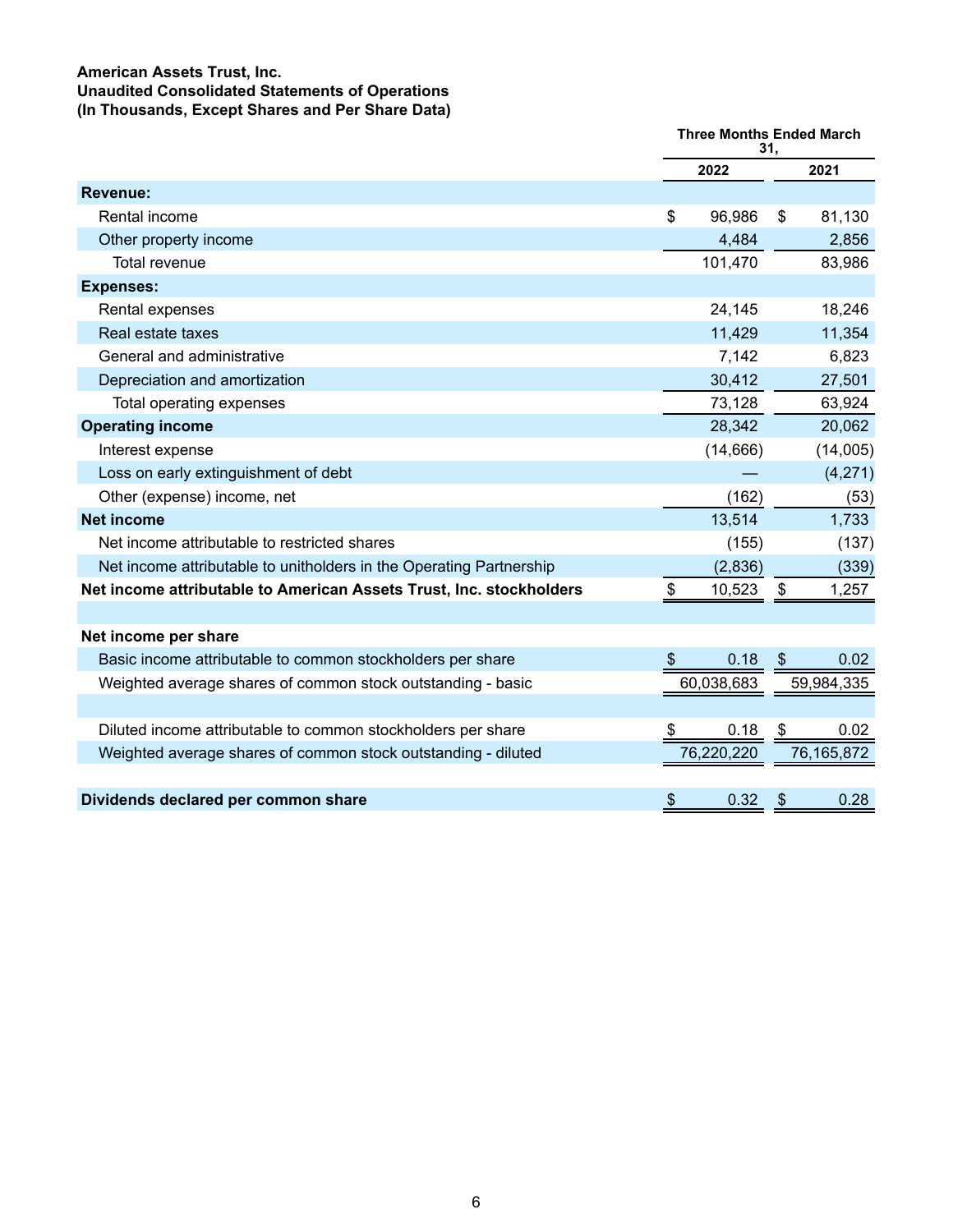## **Reconciliation of Net Income to Funds From Operations**

The company's FFO attributable to common stockholders and operating partnership unitholders and reconciliation to net income is as follows (in thousands except shares and per share data, unaudited):

|                                                             | <b>Three Months Ended</b> |            |
|-------------------------------------------------------------|---------------------------|------------|
|                                                             | March 31, 2022            |            |
| <b>Funds From Operations (FFO)</b>                          |                           |            |
| Net income                                                  | \$                        | 13,514     |
| Depreciation and amortization of real estate assets         |                           | 30,412     |
| FFO, as defined by NAREIT                                   | S                         | 43,926     |
| Less: Nonforfeitable dividends on restricted stock awards   |                           | (153)      |
| FFO attributable to common stock and units                  |                           | 43.773     |
| FFO per diluted share/unit                                  |                           | 0.57       |
| Weighted average number of common shares and units, diluted |                           | 76,224,367 |

#### **Reconciliation of Same-Store Cash NOI to Net Income**

The company's reconciliation of Same-Store Cash NOI to Net Income is as follows (in thousands, unaudited):

|                                                              |                           | Three Months Ended (1) |      |           |  |
|--------------------------------------------------------------|---------------------------|------------------------|------|-----------|--|
|                                                              |                           | March 31,              |      |           |  |
|                                                              |                           | 2022                   |      | 2021      |  |
| Same-store cash NOI                                          |                           | 58,805                 | - \$ | 49,689    |  |
| Non-same-store cash NOI                                      |                           | 2,473                  |      | 25        |  |
| Tenant improvement reimbursements <sup>(2)</sup>             |                           | 158                    |      | 69        |  |
| Cash NOI                                                     | $\boldsymbol{\mathsf{S}}$ | 61,436                 | S.   | 49,783    |  |
| Non-cash revenue and other operating expenses <sup>(3)</sup> |                           | 4,460                  |      | 4,603     |  |
| General and administrative                                   |                           | (7, 142)               |      | (6,823)   |  |
| Depreciation and amortization                                |                           | (30, 412)              |      | (27, 501) |  |
| Interest expense                                             |                           | (14, 666)              |      | (14,005)  |  |
| Loss on early extinguishment of debt                         |                           |                        |      | (4,271)   |  |
| Other (expense) income, net                                  |                           | (162)                  |      | (53)      |  |
| Net income                                                   |                           | 13,514                 | \$   | 1,733     |  |
|                                                              |                           |                        |      |           |  |

(1) Same-store portfolio excludes (i) One Beach Street, due to significant redevelopment activity; (ii) Eastgate Office Park which was acquired on July 7, 2021; (iii) Corporate Campus East III which was acquired on September 10, 2021; (iv) Bel-Spring 520 which was acquired on March 8, 2022 and (v) land held for development.

Number of properties included in same-store analysis 27 25 25

(2) Tenant improvement reimbursements are excluded from same-store cash NOI to provide a more accurate measure of operating performance.

(3) Represents adjustments related to the straight-line rent income recognized during the period offset by cash received during the period and the provision for bad debts recorded for deferred rent receivable balances; net change in lease receivables (solely with respect to Q2 2020 through Q4 2021), the amortization of above (below) market rents, the amortization of lease incentives paid to tenants, the amortization of other lease intangibles, and straight-line rent expense for our lease of the Annex at The Landmark at One Market.

Reported results are preliminary and not final until the filing of the company's Form 10-Q with the Securities and Exchange Commission and, therefore, remain subject to adjustment.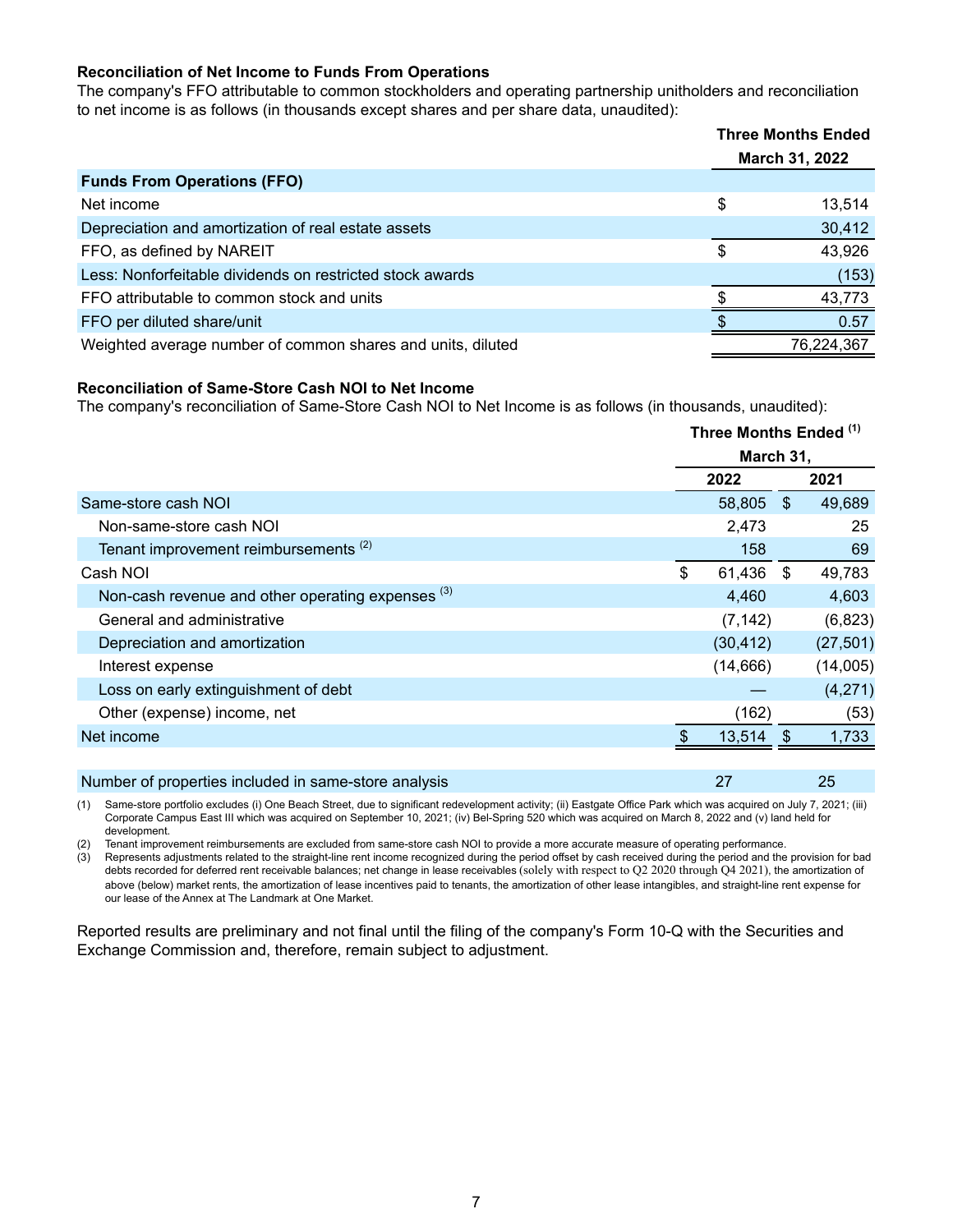## **Use of Non-GAAP Information**

#### Funds from Operations

The company calculates FFO in accordance with the standards established by the National Association of Real Estate Investment Trusts ("NAREIT"). FFO represents net income (computed in accordance with GAAP), excluding gains (or losses) from sales of depreciable operating property, impairment losses, real estate related depreciation and amortization (excluding amortization of deferred financing costs) and after adjustments for unconsolidated partnerships and joint ventures.

FFO is a supplemental non-GAAP financial measure. Management uses FFO as a supplemental performance measure because it believes that FFO is beneficial to investors as a starting point in measuring the company's operational performance. Specifically, in excluding real estate related depreciation and amortization and gains and losses from property dispositions, which do not relate to or are not indicative of operating performance, FFO provides a performance measure that, when compared year-over-year, captures trends in occupancy rates, rental rates and operating costs. The company also believes that, as a widely recognized measure of the performance of REITs, FFO will be used by investors as a basis to compare the company's operating performance with that of other REITs. However, because FFO excludes depreciation and amortization and captures neither the changes in the value of the company's properties that result from use or market conditions nor the level of capital expenditures and leasing commissions necessary to maintain the operating performance of the company's properties, all of which have real economic effects and could materially impact the company's results from operations, the utility of FFO as a measure of the company's performance is limited. In addition, other equity REITs may not calculate FFO in accordance with the NAREIT definition as the company does, and, accordingly, the company's FFO may not be comparable to such other REITs' FFO. Accordingly, FFO should be considered only as a supplement to net income as a measure of the company's performance. FFO should not be used as a measure of the company's liquidity, nor is it indicative of funds available to fund the company's cash needs, including the company's ability to pay dividends or service indebtedness. FFO also should not be used as a supplement to or substitute for cash flow from operating activities computed in accordance with GAAP.

#### Cash Net Operating Income

The company uses NOI internally to evaluate and compare the operating performance of the company's properties. The company believes cash NOI provides useful information to investors regarding the company's financial condition and results of operations because it reflects only those income and expense items that are incurred at the property level, and when compared across periods, can be used to determine trends in earnings of the company's properties as this measure is not affected by (1) the non-cash revenue and expense recognition items, (2) the cost of funds of the property owner, (3) the impact of depreciation and amortization expenses as well as gains or losses from the sale of operating real estate assets that are included in net income computed in accordance with GAAP or (4) general and administrative expenses and other gains and losses that are specific to the property owner. The company believes the exclusion of these items from net income is useful because the resulting measure captures the actual revenue generated and actual expenses incurred in operating the company's properties as well as trends in occupancy rates, rental rates and operating costs. Cash NOI is a measure of the operating performance of the company's properties but does not measure the company's performance as a whole. Cash NOI is therefore not a substitute for net income as computed in accordance with GAAP.

Cash NOI is a non-GAAP financial measure of performance. The company defines cash NOI as operating revenues (rental income, tenant reimbursements, lease termination fees, ground lease rental income and other property income) less property and related expenses (property expenses, ground lease expense, property marketing costs, real estate taxes and insurance), adjusted for non-cash revenue and operating expense items such as straight-line rent, net change in lease receivables (solely with respect to Q2 2020 through Q4 2021), amortization of lease intangibles, amortization of lease incentives and other adjustments. Cash NOI also excludes general and administrative expenses, depreciation and amortization, interest expense, other nonproperty income and losses, acquisition-related expense, gains and losses from property dispositions, extraordinary items, tenant improvements, and leasing commissions. Other REITs may use different methodologies for calculating cash NOI, and accordingly, the company's cash NOI may not be comparable to the cash NOIs of other REITs.